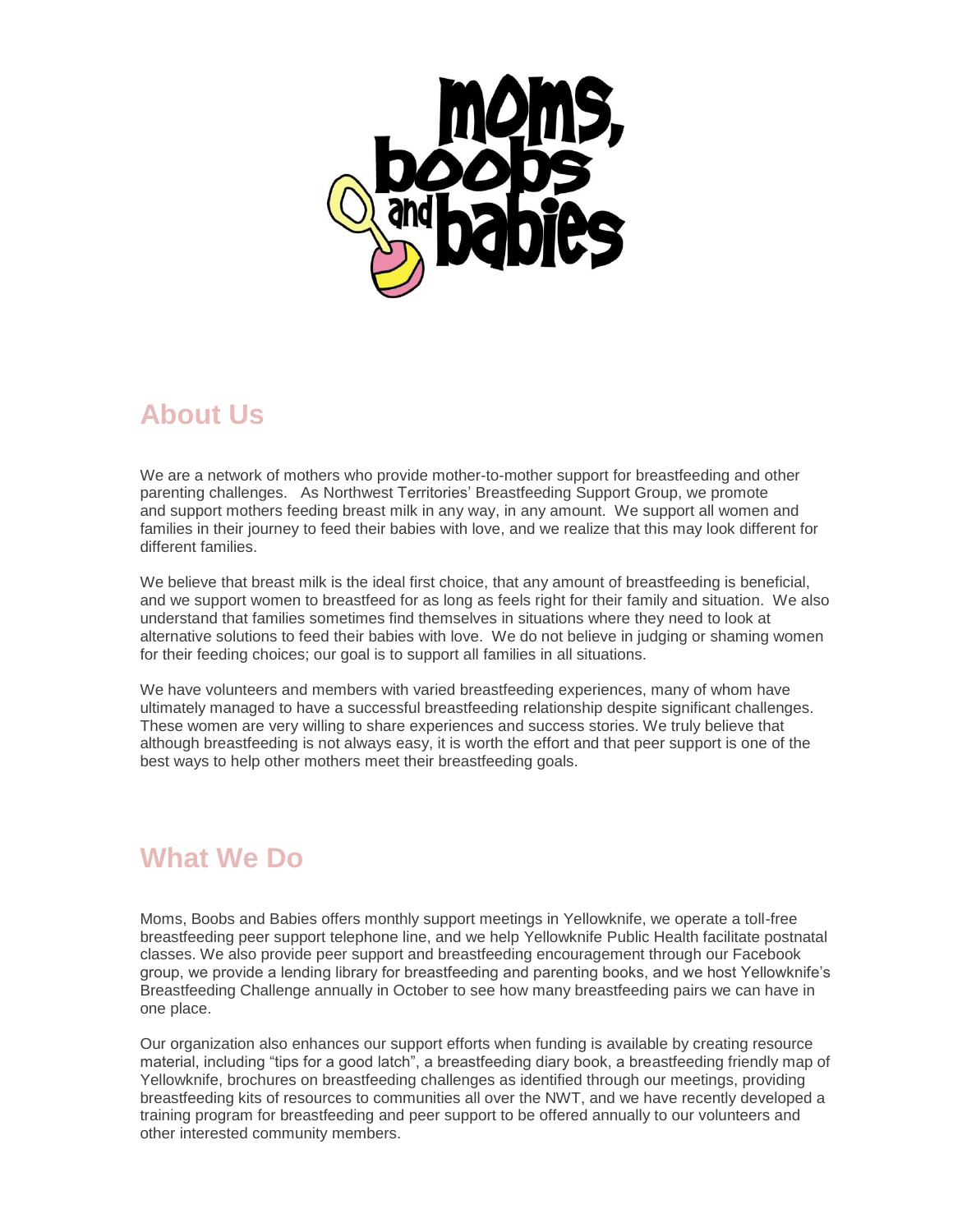

# **VOLUNTEER REGISTRATION FORM**

| First Name: | Last Name:    |
|-------------|---------------|
| Address:    |               |
| Email:      | Phone number: |
| Interest:   | Availability: |
| Experience: |               |

#### **MBB Volunteer Policies**

- 1. You agree to uphold MBB as a safe and inclusive place for mothers, babies and familes. Whether volunteering in the MMB space or out on location we embrace all cultures and people, offering a welcoming environment for all to feel safe and open.
- 2. You agree all writen and oral communications are confidential and will not disclose any information obtained while volunteering with MBB.
- 3. You agree to keep the MBB space clean and tidy.
- 4. You agree to be reliable. Many will be counting on you to keep your commitments.
- 5. You agree to get a criminal record check and hand it in to MBB in a timely manner.

#### By signing below you agree to the policies listed above